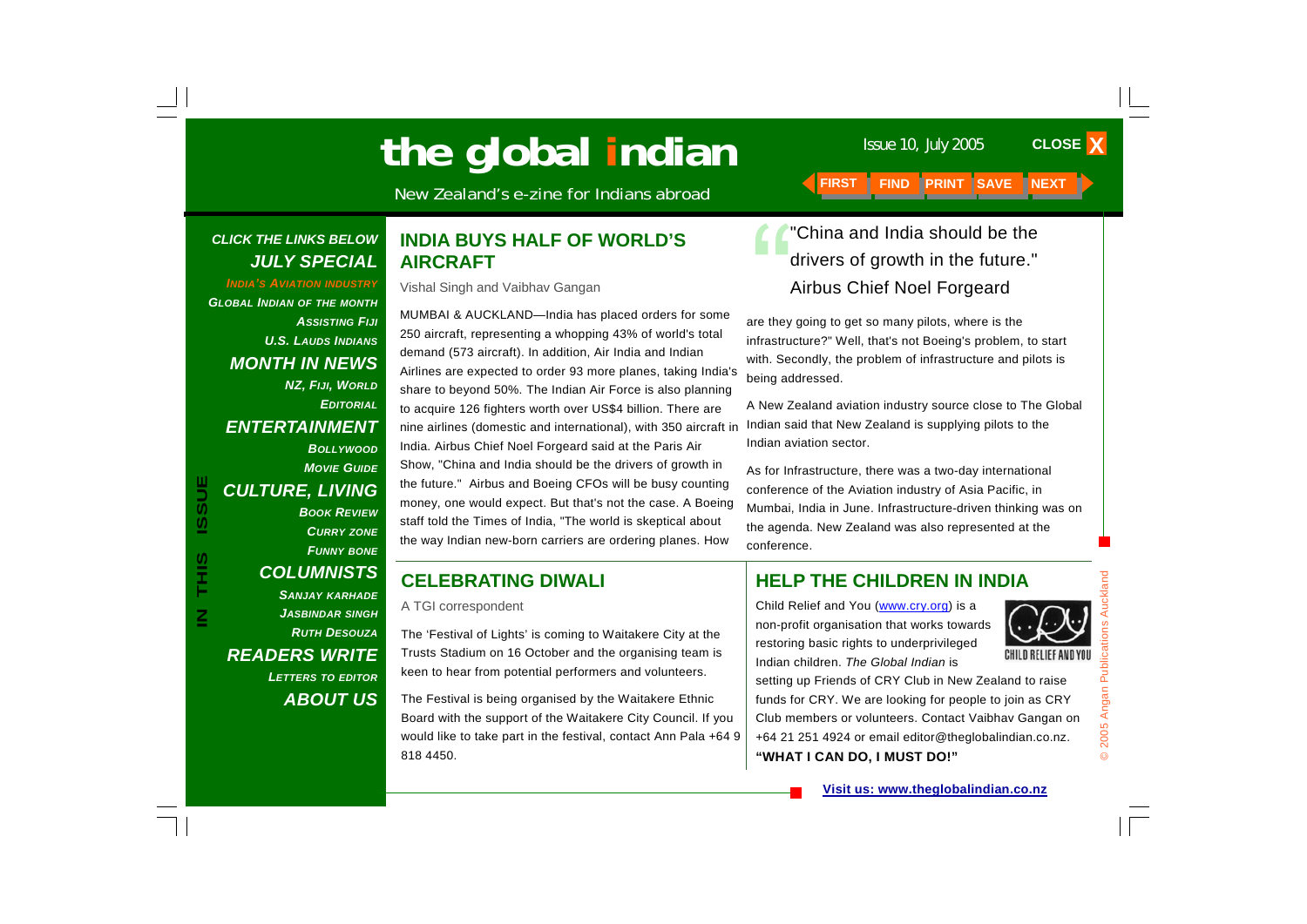#### **ISSUE THE MONTH A RACK FIND PRINT SAVE NEXT CLOSE X**



#### *CLICK THE LINKS BELOW JULY SPECIAL INDIA'S AVIATION INDUSTRY GLOBAL INDIAN OF THE MONTH ASSISTING FIJIU.S. LAUDS INDIANSMONTH IN NEWS NZ, FIJI, WORLD EDITORIALENTERTAINMENT BOLLYWOODMOVIE GUIDECULTURE, LIVING BOOK REVIEWCURRY ZONE*

*FUNNY BONE COLUMNISTS SANJAY KARHADE JASBINDAR SINGH RUTH DESOUZAREADERS WRITE LETTERS TO EDITOR ABOUT US*

**IN THIS ISSUE**

S<br>H<br>H<br>H

 $\overline{\mathsf{z}}$ 

**ISSUE** 

If there is anything Indian as popular in the Kiwi community as butter chicken, it's probably Jacob Rajan, also known to most New Zealanders as Dr Bashar on Shortland Street. But his claim to fame was 'Krishnan's Dairy', a play that was sold out for its entire duration at first shows in 1997 in Wellington. Jacob is a performer and the author of Indian Ink's trilogy works - Krishnan's Dairy, The Candlestickmaker, and The Pickle King. A graduate of The New Zealand Drama School, Jacob has won an Accolade for Acting and been nominated for the Stage Award for Acting Excellence in Edinburgh.

#### It was quite ironical that an

Auckland dairy-worker was shot dead last month, even as mental asylum," Jacob laughs. Like in any other Indian Jacob is getting ready with the first of this season's plays - Krishnan's Dairy, a play written in 1996, portraying an Indian dairy-owner, struggling to cope up with life in New Zealand. At that time, one reviewer (Tessa Laird), felt that the play was far detached from reality, and wrote, "Gobi (the dairy-owner) would have had more chance of coming to a sticky end back in Mother India than here

#### **"I GREW UP IN A MENTAL ASYLUM" - J RAJAN**

Vaibhav Gangan



(New Zealand), where he was far more likely to die of boredom!" This just goes to show that issues faced by New Zealand's (rather world's) Indian community haven't changed much in the last decade.

When I spoke with Jacob recently, I only started the interview and from then, the conversation progressed like a smooth-flowing river of structured thoughts – something that a journalist always hopes for from the interviewee, but rarely finds. Jacob is originally from Malaysia and his parents from Kerala. He came to New Zealand when he was five. His father, a psychiatrist, worked with Porirua Hospital, which was the largest mental institution in New Zealand at that time. "We lived in doctors' residence, which was on the campus. So effectively I grew up in a

family, there was huge pressure on Jacob and his brothers to become doctors. "I was a confused teenager. I enrolled for microbiology degree at Massey University in Otago, thinking I could borrow my brother's notes." Jacob recalls. He attended theatre while still spending time in the labs.

© 2005 Angan Publications Auckland

*Continued...*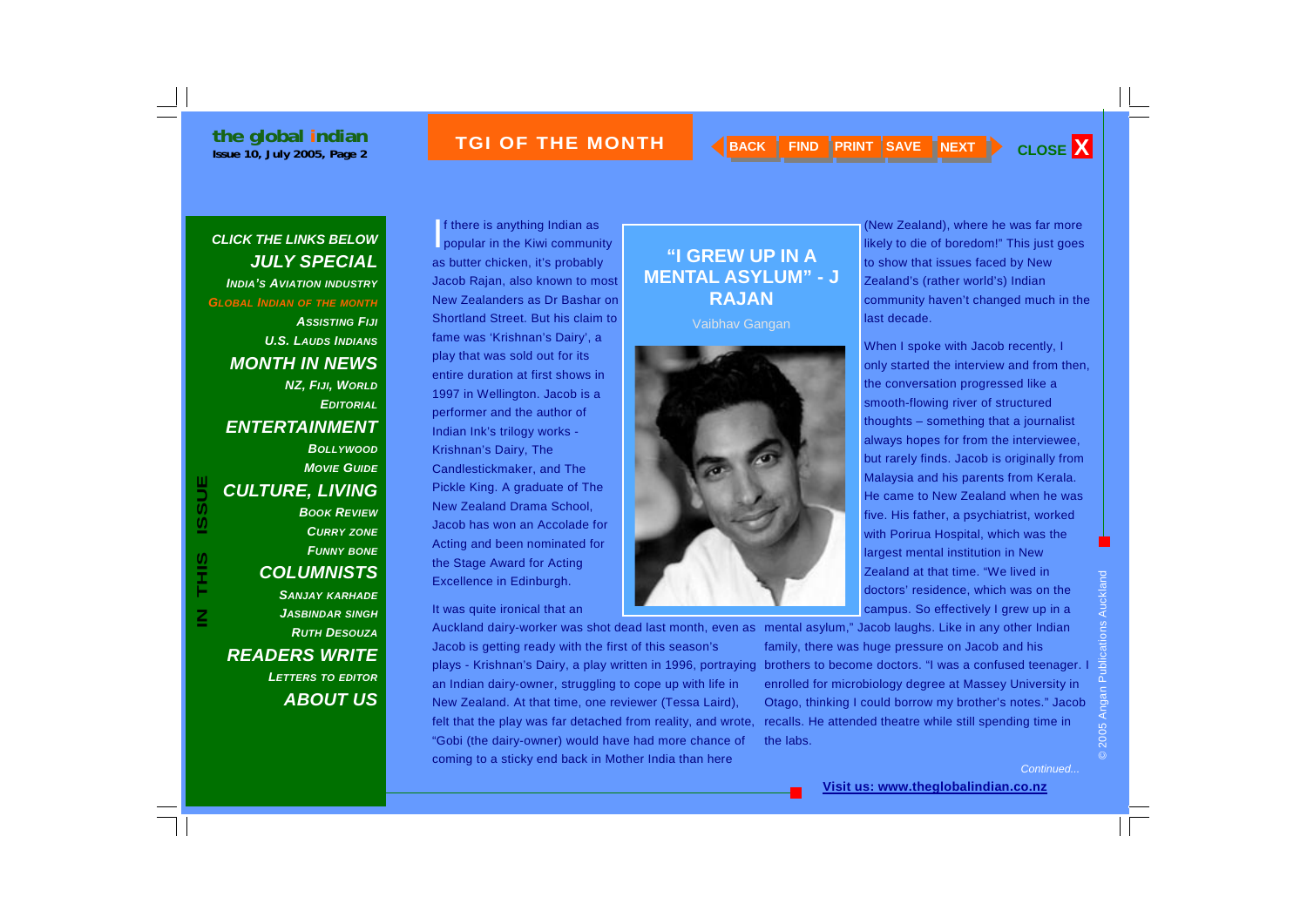*CLICK THE LINKS BELOW JULY SPECIAL INDIA'S AVIATION INDUSTRY GLOBAL INDIAN OF THE MONTH ASSISTING FIJIU.S. LAUDS INDIANSMONTH IN NEWS NZ, FIJI, WORLD EDITORIALENTERTAINMENT BOLLYWOODMOVIE GUIDECULTURE, LIVING BOOK REVIEWCURRY ZONE FUNNY BONE COLUMNISTS SANJAY KARHADE JASBINDAR SINGH RUTH DESOUZA READERS WRITE LETTERS TO EDITOR*

*ABOUT US*

 Back in Wellington, he worked as a postie for a while. Still not sure what he wanted to *Continued...* 

do, he joined Teacher's College for a diploma in primary teaching. "There's a beaten path between Teachers' College and Drama School, and I became part of the drama department," he says. Jacob was the first Indian to graduate from the New Zealand Drama School in 1994. "That's when I had a sense that I wanted to work in There were huge expectations after Krishnan's Dairy," the theatre," Jacob says.

How was the first play, Krishnan's Dairy, born? "It was an What has been the response from the Indian audience? assignment during my Drama School days – as a 20 and Jacob's friends suggested that he should produce a commercial play from it. Krishnan's Dairy uses a lot of colour and music. "I wanted to create a larger-than-life experience that would include my audience's imagination. I decided to experiment with mask in Krishnan's Dairy. The challenge was to get a director who worked with masks. I ran into Justin Lewis in 1996. He was looking for a play that used masks. So it was an instant association. We formed Indian Ink Theatre Company." In 1997, Krishnan's Dairy was launched and was sold out for its entire duration.

Our discussion progressed to the second play – The Candlestickmaker. How was the strange name, The Candlestickmaker, chosen? "It's quite funny. I was quite impressed when I read about India's Nobel prize-winning physicist Subramanyan Chandrasekhar. I decided to name my play after the scientist's famous theory: the

Chandrasekhar limit. Justin felt that it would be a difficult name for the white audience. We then decided to call it The Candlestickmaker, a nickname given to Chandrasekhar by Americans who could not pronounce his name." Following Krishnan's Dairy's success, The Candlestickmaker was sold out three months before the show dates, "And we hadn't even completed writing it. Jacob adds.

minute play." Krishnan's Dairy received a great response, audience and see them laugh at some incomprehensible "Fantastic. They enjoy sitting in the middle of white Malayalam dialogues," Jacob laughs. Has Indian background helped or hindered Jacob's progress in the mainstream theatre? "Well, even when I was at the Drama School, I was under no illusion that I will be offered many roles, being an Indian actor."

> Does he have any plans of doing these shows there? " We have been offered to do shows there, but at this stage I have three children under the age of five. Some day I would definitely want to do shows there." But New Zealand's Indian community doesn't need to wait that long. Jacob's trilogy has returned - Auckland: SkyCity Theatre (Jul 29 - Aug 13), Wellington: The Opera House (Aug 23 - Sep 4) Visit: www.indianink.co.nz

*Would you like to nominate someone as The Global Indian of the Month? Write to the editor.* **WANT TO** 

**NOMINATE?**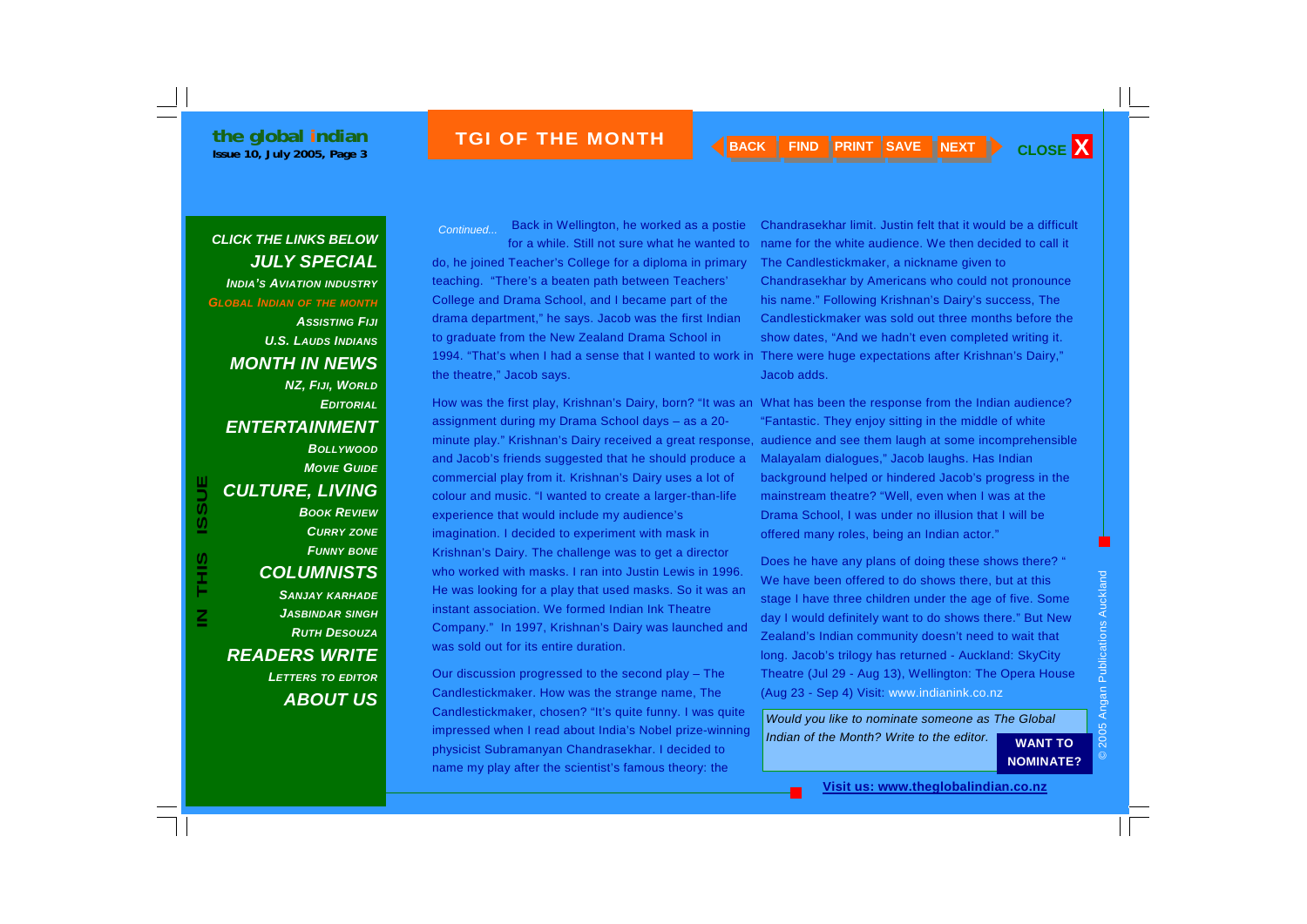#### **INC ON THE BACK CONSTRUCTS AND RESOURDED A SPECIAL FEATURE AND SAVE SAVE TREXT AND CLOSE X SUBSEX SERVICES AND SAVE TREXT AND SAVE TREXT AND SAVE TREXT AND SAVE TREXT AND SAVE TREXT AND SAVE TREXT AND SAVE TREXT AND SAVE MONTH**

*CLICK THE LINKS BELOW JULY SPECIAL INDIA'S AVIATION INDUSTRY GLOBAL INDIAN OF THE MONTH ASSISTING FIJIU.S. LAUDS INDIANSMONTH IN NEWS NZ, FIJI, WORLD EDITORIALENTERTAINMENT BOLLYWOODMOVIE GUIDECULTURE, LIVING BOOK REVIEWCURRY ZONE FUNNY BONE COLUMNISTS SANJAY KARHADE JASBINDAR SINGH RUTH DESOUZA***IN CULTURE, LIVING**<br> **IN BOOK REVIEW**<br> **IN BOOK REVIEW**<br> **IN BOOK REVIEW**<br> **IN BOOK REVIEW**<br> **IN THIS IS ANDER SANJAY KARHADE**<br> **IN THIS ANDER SANJAY KARHADE**<br> **IN THIS ANDER SANJAY KARHADE**<br> **IN THIS ANDER SANJAY COLUMNI** 

*READERS WRITE* 

*LETTERS TO EDITOR*

*ABOUT US*

### **ASSISTING FIJI**

Phil Goff

*New Zealand Foreign Minister Phil Goff spoke at the combined NZ-Fiji Business Councils conference on June 10 in Auckland. Here's an abridged version.* 

Prime Minister Qarase has worked hard to bring Fiji<br>out of political and economic turmoil. Macroeconomic stability has been restored, and growth is currently at annual rates of 4% to 5%. Even then, external factors may have serious impacts on Fiji's economy and society. International agency funding is available to support diversification of agricultural production. But the transition will not be easy, given the central place that sugar has long occupied

in Fiji's economy.

New Zealanders can empathise with Fiji's

current predicament. We have a programme of assistance Neither of us can compete on volume or low costs.

to Fiji's quarantine service to support the export of fruit and vegetables to New Zealand. We are about to formally conclude a new five-year strategy for New Zealand development assistance to Fiji.

In this regard, the elections due to be held next year are of particular importance to Fiji. We are already in discussion with the Fiji Electoral Commission about



There are factors that should make it easier to do business between Fiji and New Zealand. Proximity is one. Good communications links are another. Familiarity with each other, based on broad-based personal connections through school, sport, church and travel, is a positive. And neither market is too large or complex for new exporters to feel comfortable.

> There are new competitors in both markets, especially from low cost producers in Asia. We are both feeling pressure from a globalising economy. But we both have opportunities, too.

I'm aware that Fiji is interested in finding opportunities for its citizens to work in New Zealand and other countries. But for the moment the New Zealand government does not favour short-term work schemes such as we have had in place in the past with certain Pacific countries, among them Fiji.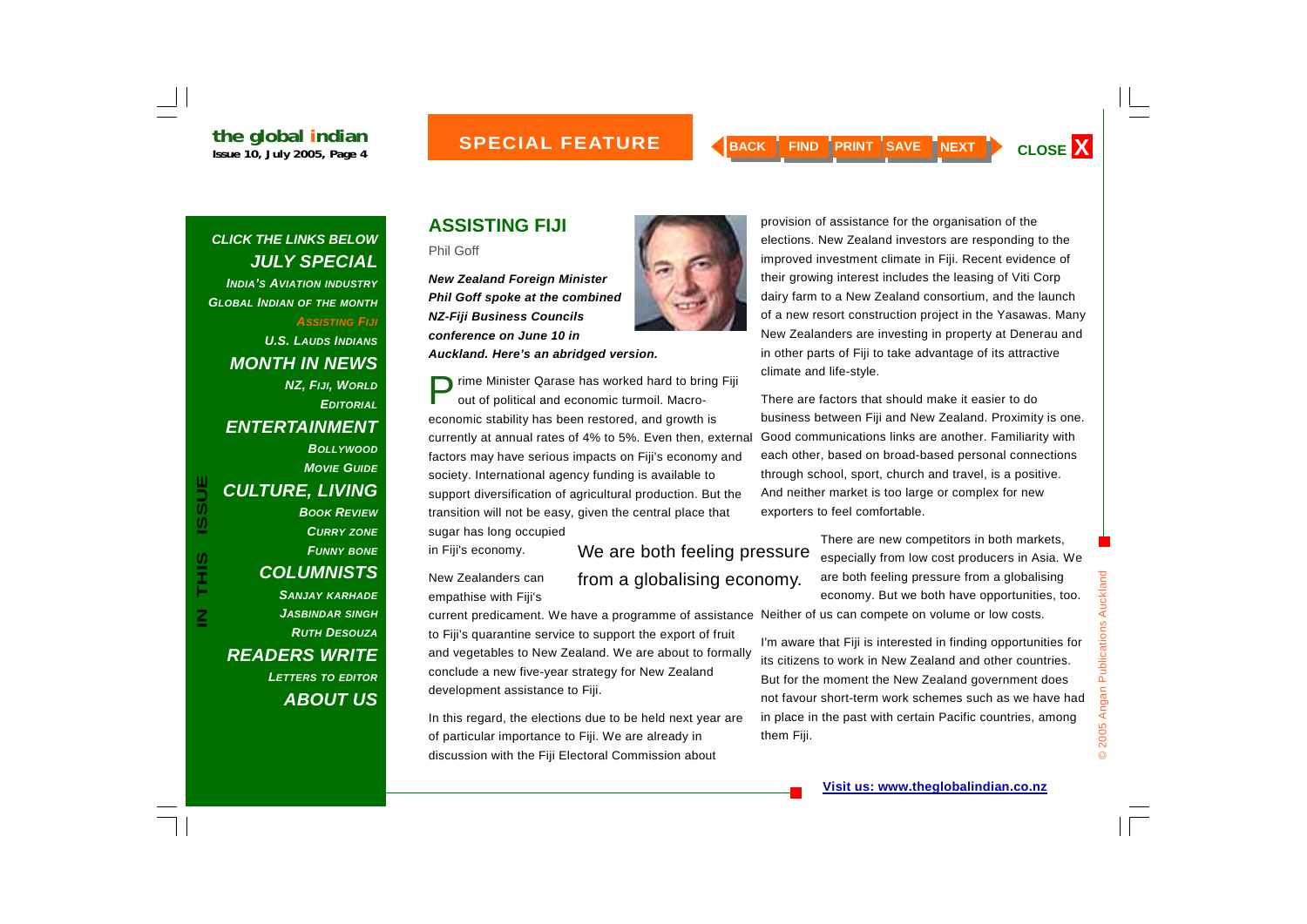#### *CLICK THE LINKS BELOW JULY SPECIAL INDIA'S AVIATION INDUSTRY GLOBAL INDIAN OF THE MONTH ASSISTING FIJIU.S. LAUDS INDIANS*

*MONTH IN NEWS NZ, FIJI, WORLD EDITORIALENTERTAINMENT* 

> *BOLLYWOODMOVIE GUIDE*

*CULTURE, LIVING BOOK REVIEWCURRY ZONE FUNNY BONE COLUMNISTS SANJAY KARHADE JASBINDAR SINGH RUTH DESOUZA*

*READERS WRITE LETTERS TO EDITOR ABOUT US*

#### **U.S. LAUDS INDIANS' CONTRIBUTION TO THE ECONOMY**

Vishal Singh

A merican government recently passed the US Congressional Resolution 227 lauding IITs and their alumni in the US House of Representatives, for their contribution to the US economy. An embossed copy of the resolution was presented to Prof M G K Menon, chairman, Board of Governors of the Indian Institute of Technology, New Delhi. The resolution was introduced by the only Indian American US Congressman - Bobby Jindal.

"This story is getting widespread attention in the Indian press while the American news media is totally ignoring it," says Rob Sanchez in zazona.com. India's Rediff.com, the Telegraph, Indiainfo.com and the Economic Times ran stories. It is interesting to see what American politicians said in support of the resolution. Tom Davis said, "It is important that all Americans recognise the great impact Indian Americans and IIT graduates have had on our society and economy. Without their knowledge, skill, and drive to achieve, our economy would not have as many

technological innovations which enrich our daily lives. Boozman said, "The Indian American median family income is \$60,093, which is significantly higher than the national median family income of \$38,885. The value that members of the Indian American community place on education allows them to become positive role models for all of us. As our nation struggles to teach the value of education to our young, I strongly believe that we should hold in high regard the Indian American community's commitment to higher education."

Menendez said, "We need to follow the example of our Indian friends and create a national strategy to make the way we teach our children in the US more focused on the math and sciences so we are not left behind. Instead of fearing India as an economic competitor, we should be embracing India as an economic and political ally. The over one billion consumers in India and the market for US goods and services in India allows for unprecedented opportunities for American companies, and job growth for Americans."

"Live your imagination, not your history." Stephen Covey ( Contributed by *Bharti Hira)* 

© 2005 Angan Publications Auckland Auckland **Thought**  Publications **of the month!** 2005 Angan

 $\odot$ 



**Advertise in The Global Indian and see your revenues grow Contact Vaibhav Gangan 021 251 4924 Email: sales@theglobalindian.co.nz**

## **the global indian**

NZ's e-zine for Indians abroad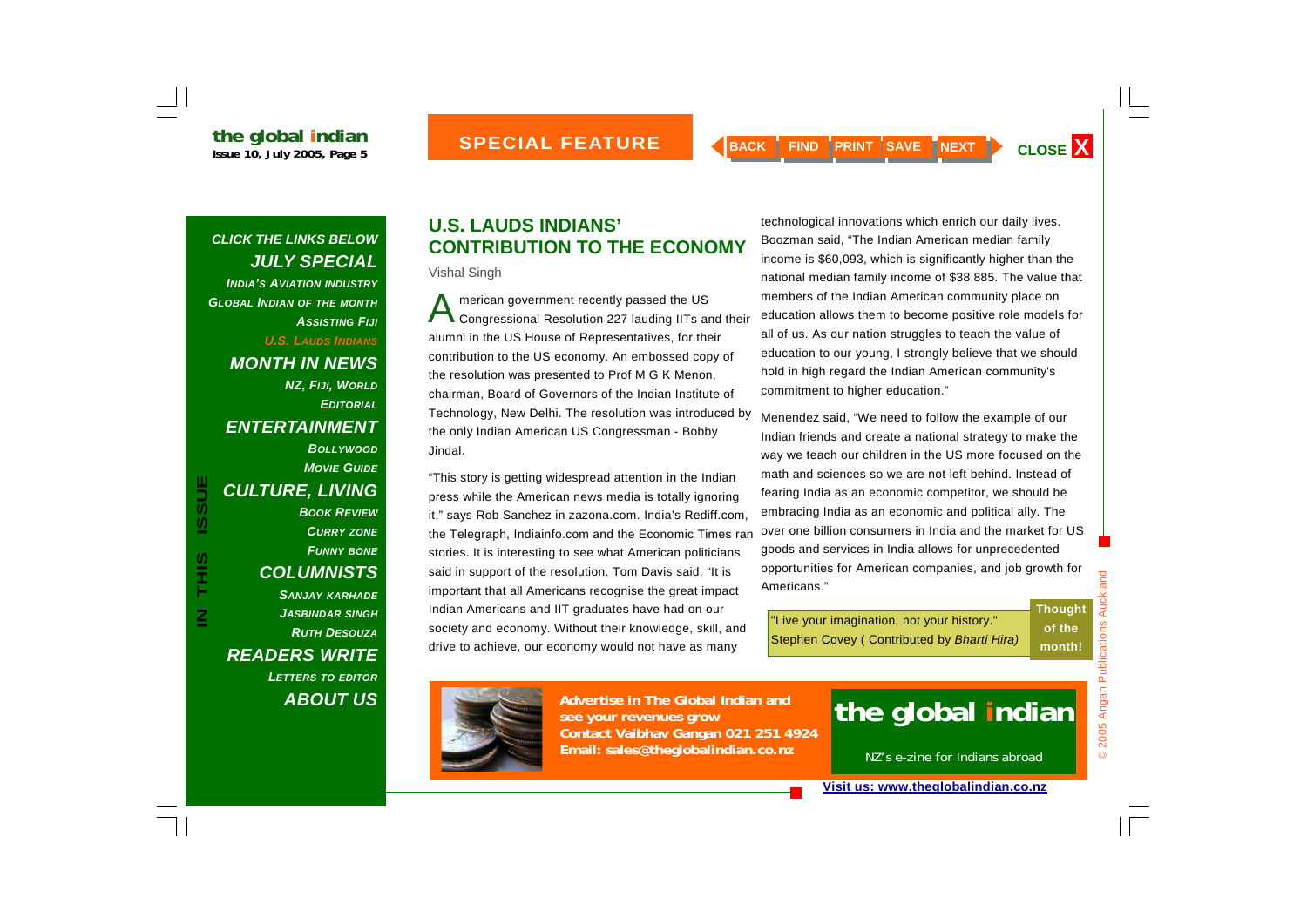#### *CLICK THE LINKS BELOW JULY SPECIAL INDIA'S AVIATION INDUSTRY GLOBAL INDIAN OF THE MONTH ASSISTING FIJIU.S. LAUDS INDIANSMONTH IN NEWS NZ, FIJI, WORLD EDITORIALENTERTAINMENT*

*CULTURE, LIVING BOOK REVIEWCURRY ZONE FUNNY BONE COLUMNISTS SANJAY KARHADE JASBINDAR SINGH RUTH DESOUZAREADERS WRITE LETTERS TO EDITOR ABOUT US*

*BOLLYWOODMOVIE GUIDE*

### **INDIAN WORKER'S KILLER CAUGHT**

A TGI correspondent

AUCKLAND—Auckland Police have arrested James Junior Lawrie, a 25 year unemployed Samoan man from Auckland's Kelston suburb as suspected killer of Auckland's dairy worker Bhagubhai Vaghela in June. James has been charged with some dozen other crimes committed in a two-week crime spree in June. Auckland Police did not have many clues in Vaghela's murder case. The surveillance camera was not functional at the time of incident. Residents and shopowners of the busy Mt Eden locality where Bhagubhai was shot dead did not hear or see anything suspicious. Even in the absence of any major leads, Auckland Police were swift in making an arrest in less than a week's time. They deserve many compliments. Let's hope that the judiciary system is able to deliver justice to Vaghela's family.

#### **FIJI PM VISITS CHINA**

A TGI correspondent

Fiji Prime Minister Laisenia Qarase recently visited China, in the backdrop of the two countries' 30th anniversary of the establishment of diplomatic relations. Chinese President Hu Jintao expressed desire to expand the bilateral ties and set an example of equality, friendship and mutually beneficial cooperation, China's People's Online reported.

It was way back in 1975 when the two countries began the process of building a strong diplomatic relationship. These ties have only improved over these years. Qarase's China visit augurs well for boosting Fijian economy, especially in the light of China's expected continuance of strong growth over the next decade.

#### **NEW ZEALAND INDIA INDIA INDIA WORLD**

#### **WAY TO GO FOR INDIA**

A TGI correspondent

There's an Indian who went to the US and told the Americans in their own land that "a unipolar world is clearly not a sustainable proposition in the long run." No, we are not going back in the past. We are talking about India's Defence Minister Pranab Mukherjee who visited the US ahead of Prime Minister Manmohan Singh's visit. The US administration had said earlier this year that the US wants to help India become a major world power.

Pranab Mukherjee is in the US to further strengthen the ties between the world's oldest democracy and the world's largest. US considers its relationship with India crucial in the light of growing prominence of China on the world's eco-political map.

He partially credited the increasing bilateral relations between the two countries to Indians settled in the US.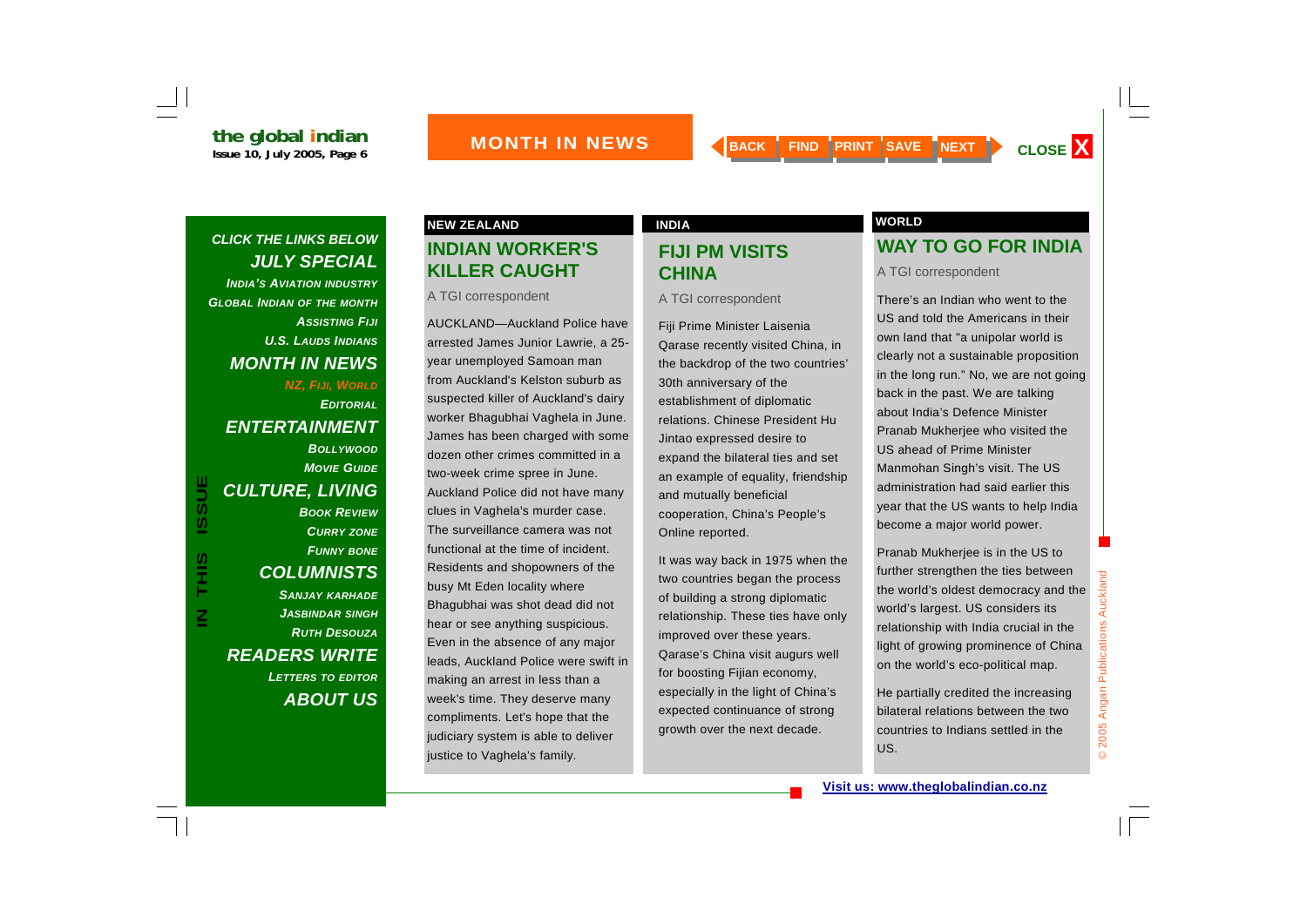*CLICK THE LINKS BELOW JULY SPECIAL INDIA'S AVIATION INDUSTRY GLOBAL INDIAN OF THE MONTH ASSISTING FIJIU.S. LAUDS INDIANSMONTH IN NEWS NZ, FIJI, WORLD EDITORIALENTERTAINMENT BOLLYWOODMOVIE GUIDE*

*CULTURE, LIVING* 

*BOOK REVIEWCURRY ZONE FUNNY BONE COLUMNISTS SANJAY KARHADE JASBINDAR SINGH RUTH DESOUZAREADERS WRITE LETTERS TO EDITOR ABOUT US*

### **BIASED JOURNALISM**

Vaibhav Gangan

ecently, the National Business<br>Review published a travel article by Chris Rennie in its 10th June edition (titled 'A Beggar of a Problem In India.'). Chris visited India recently, and recalling his experience with the beggars, wrote, "Why don't the damned Indians look after their own beggars!" The article was outright derogatory for India and Indians, his comments were racist, and the article was very biased.

Let's see if Chris has the heart to read an easterner's perception of New Zealand in the similar fashion. Let's look at beggars, shall we? Did Chris say, "beggar-free New Zealand streets" in his article? Chris's conscience was at stake while walking through beggars on Indian streets. Chris, a small walk of 100 metres down Queen Street in Auckland will provide your conscience at least a dozen opportunities to be conscious. have given money to many beggars on chilly winter nights in Auckland's

CBD. More than 80 homeless people are sleeping rough in central Auckland well as to Chris Rennie. I was each night, according to a new survey. surprised when the NBR published my (NZ Herald, 29 May 2005). Let's compare apples with apples and do simple maths. If for 1 million population Auckland houses 80 homeless, for a billion (India's population), Auckland will be boasting of 80,000 homeless. Wouldn't they be in your face, Chris? Would you say

"these damned Kiwis can't look after their beggars" then? There

are 21% children below the poverty line (source: Social Development and Employment Ministry 10 June 2005). In addition to this abject poverty, what we also have in New Zealand is 'disguised' poverty. Despite economic buoyancy, we have over 300,000 working-age adults on benefits, about 15% of the workforce! Add in the children of these adults and we are talking about more than the equivalent of Christchurch (your city,Chris!) and Dunedin combined – the combined population of two of our largest cities, on welfare. (Source: Dr Don Brash, 26 <u>Click here t</u>o read the full letter to the January 2005).

I wrote to the editor of the NBR as letter on 1 July. Finally the record was set straight. I also released that letter (to the NBR) to a select group of people from different ethnicities in New Zealand. Before I knew, the letter snow-balled and reached many corners of the society. It was heartening to receive a huge support

#### Why don't the damned Indians look after their own beggars?"

from many. Some of these letters are published in the "letters to editor" section of this issue.

I am glad that I made my voice heard. I wish New Zealand had more journalists like late Warren Berryman who was well travelled and had balanced, unbiased values in journalism. Sooner or later, migrant communities will start catering to their own media needs, and the process has already gained momentum (See Ruth DeSouza's column in this issue).

NBR.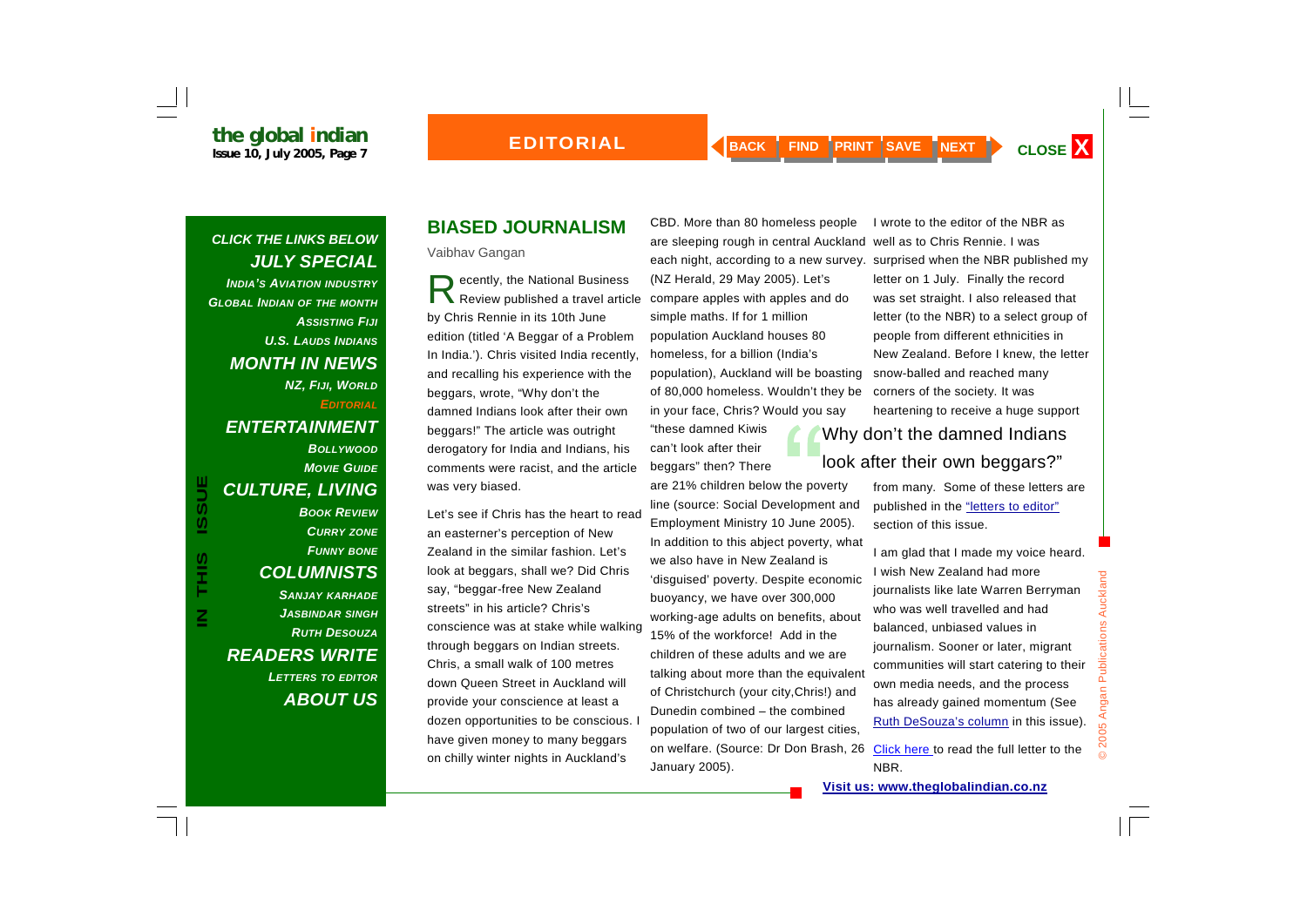#### **the global indian ISSUE 10, July 2005, Page 8 PRINT CLOSE X BOLLYWOOD BACK FIND PRINT SAVE NEXT CLOSE X**

#### **BOLLYWOOD**

#### *CLICK THE LINKS BELOW JULY SPECIAL INDIA'S AVIATION INDUSTRY GLOBAL INDIAN OF THE MONTH ASSISTING FIJIU.S. LAUDS INDIANSMONTH IN NEWS NZ, FIJI, WORLD EDITORIALENTERTAINMENT BOLLYWOODMOVIE GUIDE*

#### *CULTURE, LIVING BOOK REVIEWCURRY ZONE FUNNY BONE*

#### *COLUMNISTS*

*SANJAY KARHADE JASBINDAR SINGH RUTH DESOUZAREADERS WRITE LETTERS TO EDITOR ABOUT US*

#### eauty with brains...<br>Perizaad Zorabian must be used to this description. Joggers Park was the platform that Subhash Ghai used to bring yet another talented actor to the forefront of Bollywood. The South Asian American Films and Arts Asssociation (SAAFA) interviewed her during her US visit.

**Given that you're not a from a typical filmy family, how did you decide to get into movies?** 

I have always enjoyed performing, which goes back to school. I was more academically inclined, so I went to study to the US to do a MBA. After that, I went back to Bombay and started working with my father and someone saw me in a wedding and asked me to do a commercial - Fair & Lovely. Then it was back to work for eight months and when it became only work I wanted to mix that up and so I did some modelling, theatre, I did a television show and then Bollywood Calling (BC) happened. Then it was shuttling between work and acting,



without giving full attention to either. That is when my father suggested that I make a decision one way or the other and if it was not for me, to come back into the work life.

**The four years that you have been around, your work has been distinct in genre and geography (Indian, American Indian, Chinese). Is that a thought-out decision to do a few things, but try out different flavours?** 

I have not made any decisions consciously and in spite of being a business major, in my career, there is no strategy. I have always done things that appeal to me and when I

can walk away learning something. The niche, if any, I have carved is very unintentional.

**So tell us about the mindset change that you had to go through for Joggers Park?** 

Subhash Ghai met me first was when Shaimak Daver introduced me to

him for Yaadein. But it was to be a small role, so I had to turn that down. He was shocked with the honesty. The fact that he did not take that personally and that he called me when Joggers Park happened, just reflects so well on him. He said "Perizaad nobody else can be Jenny. You're the only girl I know." He listened to everything that I had to say about the role, agreed with some and had his own point of view on others. That is why I want to do Bollywood, because we all have this notion that Bollywood is debauched and crazy, maybe the 70s and the 80s was like that, but now Bollywood had become very, very professional.

© 2005 Angan Publications Auckland

2005 Angan Publications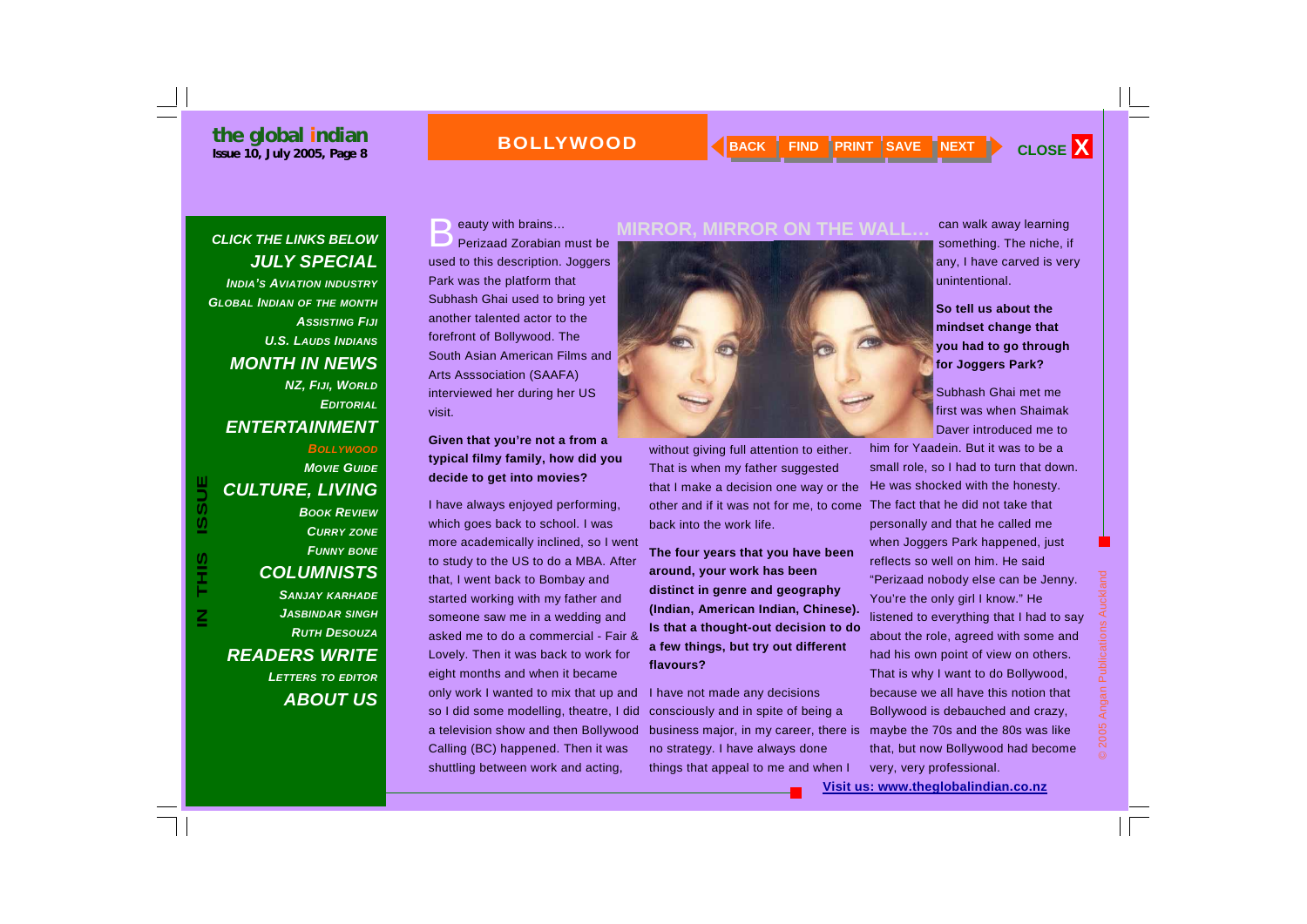### **OTHER ATTRACTIONS**

#### **Mere Jeevan Saathi**

Directed by Suneel Dharshan

Featering Akshay Kumar, Karisma Kapoor, Amisha Patel, Gulshan Grover

**The Rising (Mangal Pandey)** 

Directed by Ketan Mehta

Featering Aamir Khan, Rani Mukherjee, Amisha Patel, Coral Beed

#### **Fareb**

Directed by Deepak Tijori

Featering Manoj Bajpai, Shilpa Shetty, Shamita Shetty, Milind Gunaji

#### **Sarhad Paar**

Directed by Raman Kumar

Featering Sanjay Dutt, Tabu, Mahima Chaudhary, Chandrachur Singh

#### **No Entry**

Directed by Anees Bazmee

Featuring Anil Kapoor,Salman Khan, Fardeen Khan,Lara Dutta,Celina Jaitley, Bipasha Basu, Esha Deol

*Movie Guide compiled by: Vishal Singh*

*CLICK THE LINKS BELOW JULY SPECIAL INDIA'S AVIATION INDUSTRY GLOBAL INDIAN OF THE MONTH ASSISTING FIJIU.S. LAUDS INDIANS MONTH IN NEWS NZ, FIJI, WORLD EDITORIALENTERTAINMENT BOLLYWOODMOVIE GUIDE***ISSUE** *CULTURE, LIVING BOOK REVIEWCURRY ZONE FUNNY BONE* S<br>H<br>H *COLUMNISTS SANJAY KARHADE JASBINDAR SINGH*

**IN THIS ISSUE**

 $\overline{\mathsf{z}}$ 

*RUTH DESOUZA*

*LETTERS TO EDITOR ABOUT US*

*READERS WRITE* 



#### **DIAL D FOR?**

**D- A potential star emerges, a career is resurrected and a fine film is created.** 

Ram Gopal Varma's latest film D, for sheer intensity of performances and crispness of pace, emerges as one of the finest films for 2005. The length of just under two hours and a lack of songs make the movie even more effective and keep the audience gripped frame after frame. The theme is the underworld of Mumbai.

but the style of movie-making and narrative make it the story of urban squalor in any major metro. No, it is not entirely the story of Dawood, it may have some instances of similarities to Dawood's **NOW SHOW SHOW ONINOHS** life (the father being a constable, etc), but for the most part it is the story of a young man Dishu and his gradual, yet purposeful decline (ascend from his point of view) into becoming a gangster. The nonchalant, yet forceful dialogues of the film come to the fore, when Deshu, matter of factly tells his lover that "It is all a profession. Some people become doctors, some engineers, I have **NON** chosen to become a gangster." Despite being a gangster film, it is not all violent. The film also has effective performances by Isha, Yashpal, Goga and Sushant. At the end of the day, the film reaffirms the maverick and brilliant style of filmmaking of Varma.'s Film Factory. *(Source: South Asian Arts & Film Association)*

#### **PROMISING MOVIES**

#### **PROMISING MUSIC**

The Rising, No Entry, Paheli

Fareb, Mere Jeevan Saathi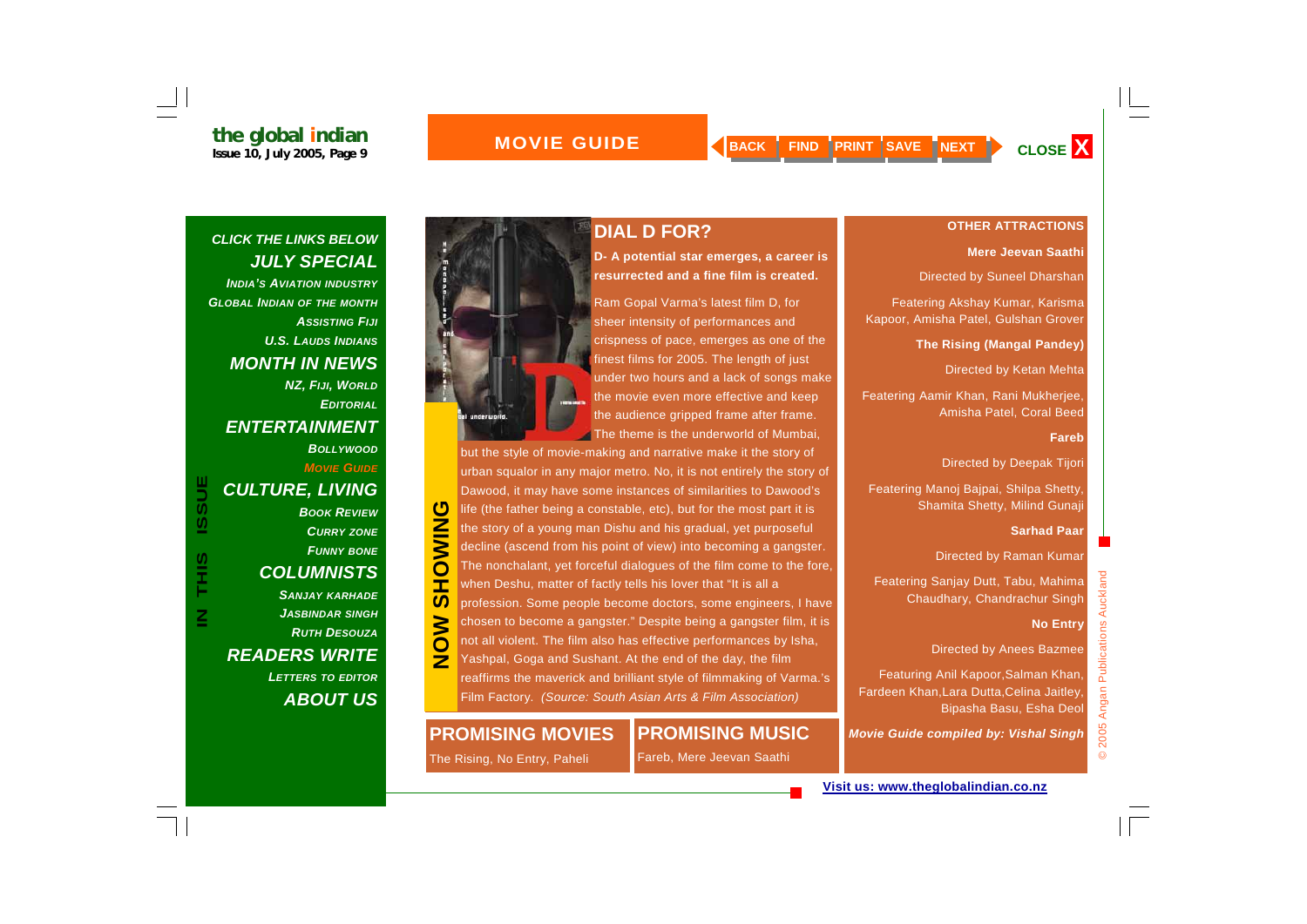#### **BOOKWISE**

**BACK FIND PRINT SAVE INEXT** 

#### *CLICK THE LINKS BELOW JULY SPECIAL INDIA'S AVIATION INDUSTRY GLOBAL INDIAN OF THE MONTH ASSISTING FIJIU.S. LAUDS INDIANSMONTH IN NEWS NZ, FIJI, WORLD EDITORIALENTERTAINMENT BOLLYWOODMOVIE GUIDE*

*CULTURE, LIVING* 

#### *CURRY ZONE FUNNY BONE COLUMNISTS SANJAY KARHADE JASBINDAR SINGH RUTH DESOUZAREADERS WRITE*

*BOOK REVIEW*

*LETTERS TO EDITOR ABOUT US*

#### **A PARADISE LOST**

Vaibhav Gangan

*Tears In Paradise Rajendra Prasad Glade Publishers* ears In Paradise is a tearful<br>history of Indians in the paradise land of Fiji. I cannot imagine a more apt title for the book. For the author, Rajendra Prasad, the book is more than a book – it's a tool for his mission to bring justice to the generations that suffered during the 1879-1919 Girmit (indenture) era. The British Government recruited over 60,000 indentured labourers from India to work in Fiji's sugarcane plantations. The industry was established by Australia-based CSR Company, which used physical and mental violence to increase productivity. The Colonial Government colluded with the company, giving it a free hand to exploit the labourers. Mahatma Gandhi drafted first petition protesting the indentured servant system in 1894, but it was as late as 1920 for the indentured servitude to be abolished.

Rajendra Prasad visits India on a scholarship and leaves Fiji with huge



family expectations to use this opportunity to trace his Indian roots. Until his trip, he had two versions of India – one portrayed by his grandfather (as a religious land) and the other created by the western media (a poor country that can not look after her own needs without foreign aid). His personal experience was different from both the versions. "India impressed me. India touched me," he writes.

Rajendra's painstaking work of seven years has brought together a work that comprehensively chronicles Indo-Fijians' history. Full marks to the indepth research. But what impresses

me most is the way Rajendra has maintained a balance between his head and heart while writing this 'personal history' and has not let his emotions unduly distort facts. "The seven year period that I devoted to researching and writing this book, was a period of detachment," he recalls.

On 15 March this year, Rajendra wrote to Australia-based CSR Company, "I ask you in the name of humanity to take the high moral ground now and admit to the inequities and express your remorse." He has also written similar letters to the Australian and British Governments. This book is a must-read for both – Indians and Indo-Fijians. It reveals the special affection Indo-Fijians nurture in their heart for India – even though many may not have visited India. Not many Indians know the history of Indo-Fijians. In fact, some have never heard of Fiji.

After profiling the era in two parts – indentured era and post-indenture period, Rajendra is hopeful of peace. "There is despair in hope but there is also hope in despair," he writes.

© 2005 Angan Publications Auckland © 2005 Angan Publications Auckland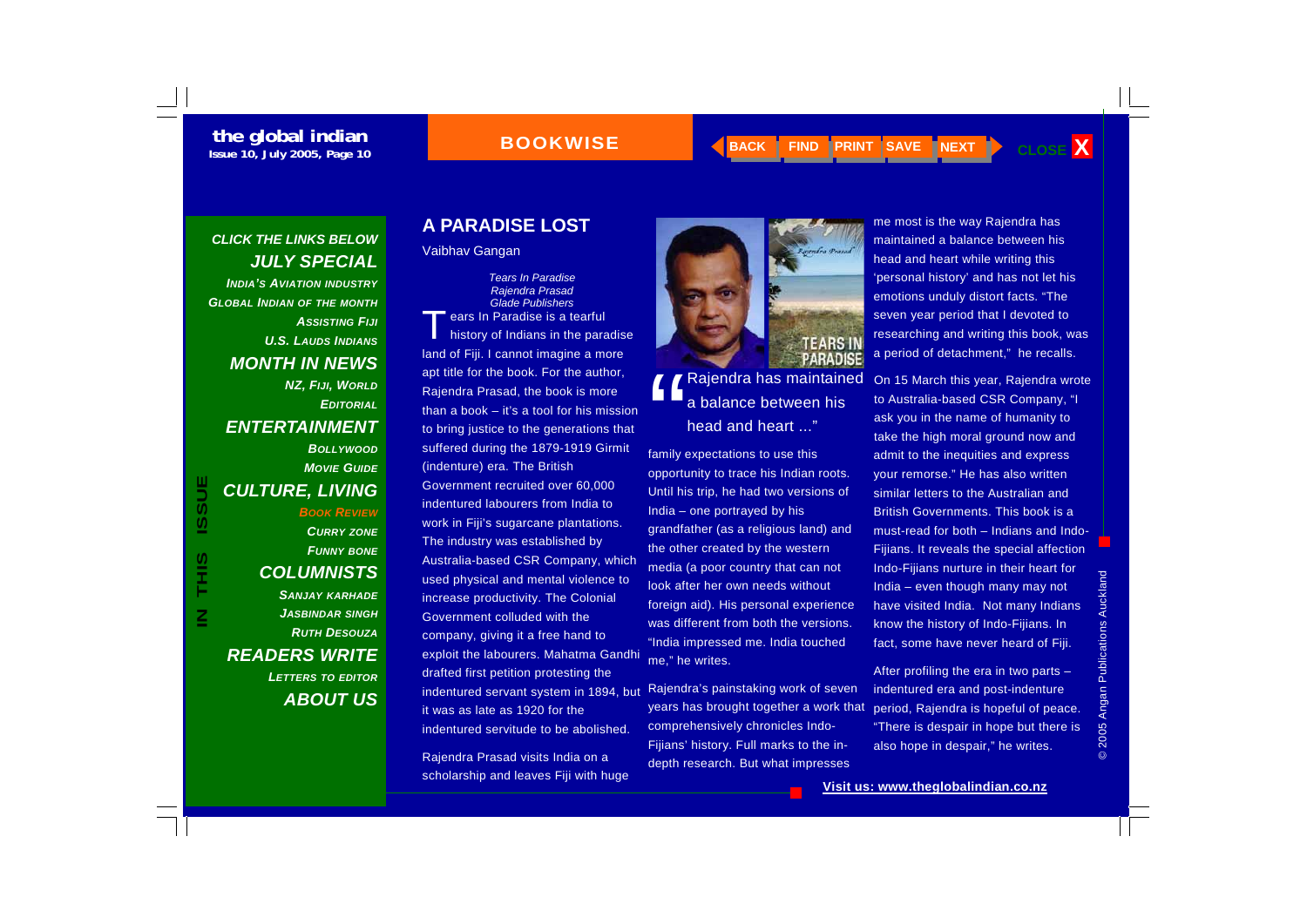#### **CURRY ZONE**

### *CLICK THE LINKS BELOW JULY SPECIAL INDIA'S AVIATION INDUSTRY GLOBAL INDIAN OF THE MONTH ASSISTING FIJIU.S. LAUDS INDIANSMONTH IN NEWS NZ, FIJI, WORLD EDITORIALENTERTAINMENT BOLLYWOODMOVIE GUIDECULTURE, LIVING*

#### *BOOK REVIEWCURRY ZONE FUNNY BONE COLUMNISTS SANJAY KARHADE JASBINDAR SINGH RUTH DESOUZA*

*READERS WRITE LETTERS TO EDITOR ABOUT US*

#### **CHICKEN WITH TOMATOES AND MUSHROOMS**

Ashok Kumar Parmar

#### **Ingredients (serves four)**

500g boneless chicken

4 (or 400g tin) tomatoes

250g mushrooms

1 large onion

¼ teaspoon cinnamon, cardamom, cloves

½ teaspoon chilli powder

1 teaspoon black mustard seeds, turmeric, dry chicken stock

2 teaspoons green herb stock, ground cumin, ground coriander, crushed garlic, crushed ginger, garam masala

¼ cup light soy sauce, oil



Dice the chicken into small pieces. Cube the tomatoes. If using tinned tomatoes - get peeled tomatoes you can get lots of variety (with onions,

green peppers, capers and olives etc). Coarsely slice the onion. Wash and slice the mushrooms. You can use tinned mushrooms which come in a variety of sauces (garlic, pepper, butter etc); this will make thick curry sauce.

In a large pot heat the oil and the black mustard seeds. Keep covered and fry until the seeds pop (careful not to burn the seeds).

Add the onions and sauté until tender. Lower the heat and add all the spices except the garam masala. Fry for a



Ashok Kumar Parmar, 43, was born in Fiji and lives in Dunedin, New Zealand. For a profession, he develops software, and for a hobby, he experiments in the kitchen. When he is not writing software, he is writing recipes for the readers of The Global Indian.

few minutes. Mix in the soy sauce.

Add the chicken pieces and fry for about 10 minutes.

Add the tomatoes and mushrooms mix and leave on low to medium heat for a few minutes. Cover with water and cook for about 15 minutes or until the chicken is cooked.

Lastly add the garam masala and fresh coriander leaves, mix and leave for a few minutes before serving. Serve with roti.

© 2005 Angan Publications Auckland

2005 Angan Publications Auckland



**Advertise in The Global Indian and see your revenues grow Contact Vaibhav Gangan 021 251 4924 Email: sales@theglobalindian.co.nz**

## **the global indian**

NZ's e-zine for Indians abroad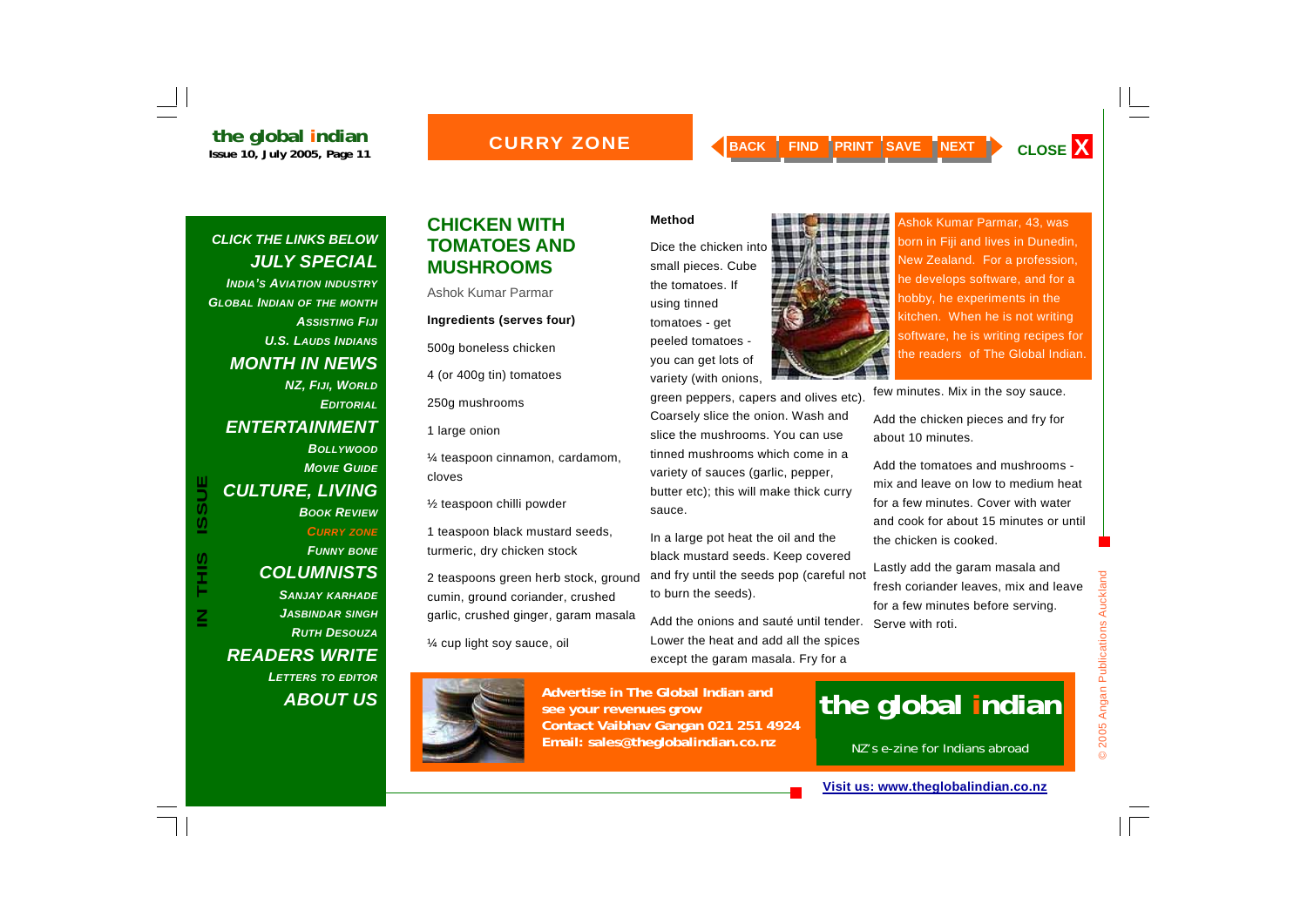#### **FUNNY BONE**

*CLICK THE LINKS BELOW JULY SPECIAL INDIA'S AVIATION INDUSTRY GLOBAL INDIAN OF THE MONTH ASSISTING FIJIU.S. LAUDS INDIANSMONTH IN NEWS NZ, FIJI, WORLD EDITORIALENTERTAINMENT BOLLYWOODMOVIE GUIDE***IN THIS ISSUE ISSUE** *CULTURE, LIVING BOOK REVIEWCURRY ZONE FUNNY BONE* S<br>H<br>H<br>H *COLUMNISTS SANJAY KARHADE*  $\overline{\mathsf{z}}$ *JASBINDAR SINGH RUTH DESOUZAREADERS WRITE LETTERS TO EDITOR ABOUT US*

### **YOU ARE INDIAN IF…**

Your kids treat older relatives with respect and not contempt/neglect.

Your kids have the highest grades and lowest drug abuse/teenage pregnancy/drop-out rates in their school.

You consider paying your kid's college fees is more important than buying that new BMW/diamond bracelet/6 bedroom house.

Your penchant for 'personal space' doesn't translate into asking your parents/relations to stay in a motel when they come to visit.

The difference between a wedding and a funeral is obvious in the way the guests are dressed.

You don't maintain a roster of invitations issued vs. invitations received.

You realize that your parents would much rather have your company and a few less material comforts instead of a luxurious old-age home and no more contact with you than a Christmas card.

I hope this is enough for starters. I know they are a large number of silly and pretentious things we do as a community. But perhaps it is time to focus on the positives once in a while. With all our faults, we still have hearts and souls, not balance sheets in their place. Cheers!

*Shalini Murthy* 



National will:

- Strengthen families as the core of our society
- Help you get ahead with lower taxes
- Reduce your cost of doing business
- Ensure a world-class education system for all New Zealand students
- Ensure welfare is a temporary hand-up not a permanent hand-out
- Re-establish law & order in our communities

Party Vote National for

### **Ravi Musuku**

to represent the Indian community with dignity in Parliament



Authorised by R Hay 73 Carr Rd, Mt.Roskill, Auckland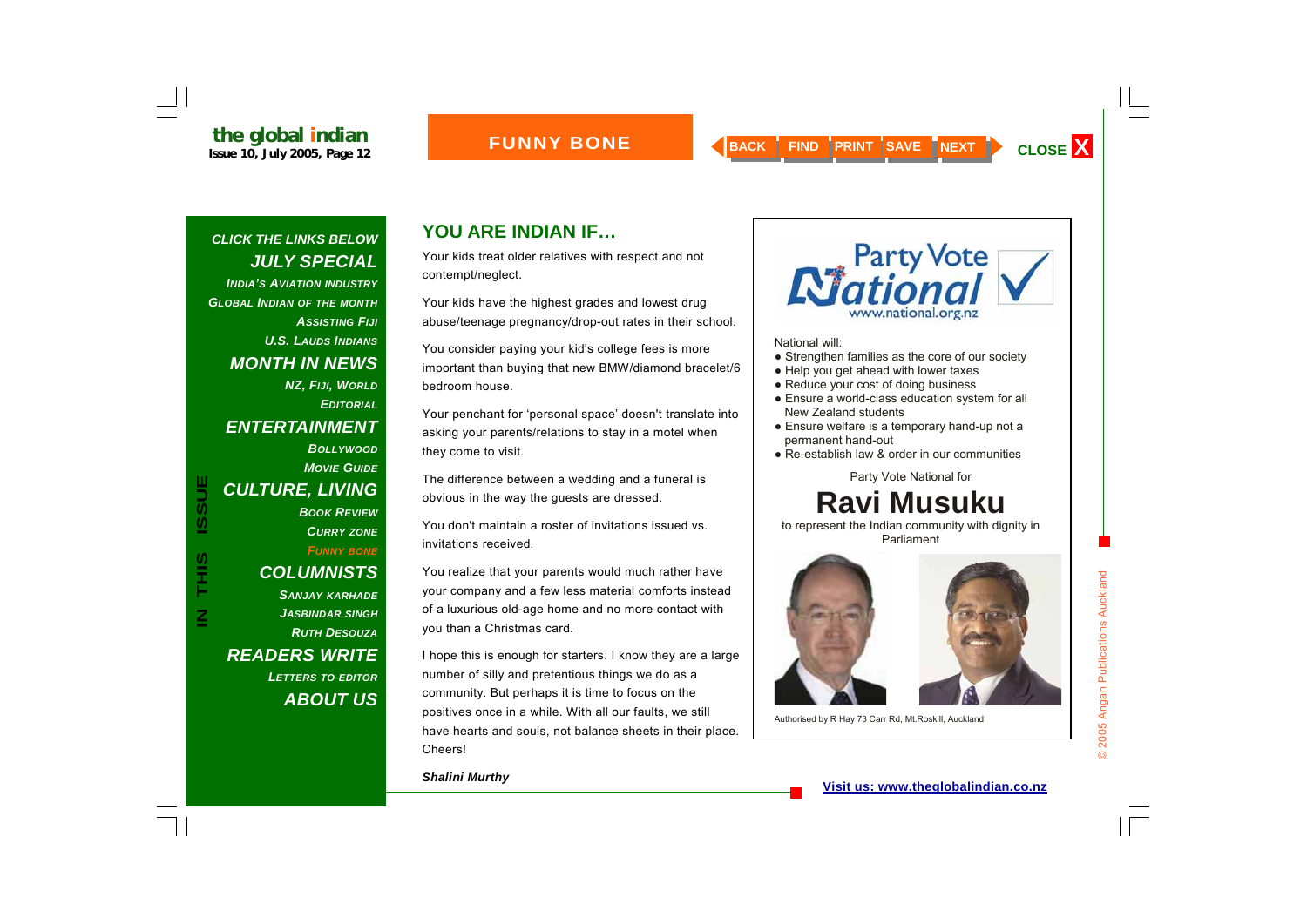*CLICK THE LINKS BELOW JULY SPECIAL INDIA'S AVIATION INDUSTRY GLOBAL INDIAN OF THE MONTH ASSISTING FIJIU.S. LAUDS INDIANSMONTH IN NEWS NZ, FIJI, WORLD EDITORIALENTERTAINMENT BOLLYWOODMOVIE GUIDECULTURE, LIVING BOOK REVIEWCURRY ZONE FUNNY BONE*

#### *COLUMNISTS SANJAY KARHADE JASBINDAR SINGH RUTH DESOUZAREADERS WRITE LETTERS TO EDITOR ABOUT US*

#### **M0TIVATING TENDULKAR!**

Sanjay Karhade

It was a breezy morning and I was talking to Sachin<br>Tendulkar at the MIG Cricket Club, which boasts of one of the more picturesque grounds in the city of opportunities - Mumbai, a few minutes before he was to participate in an exhibition match. Sachin had just lost his captaincy to Mohammad Azaruddin and I thought it my duty to motivate him as India was to take on Sri Lanka at the Wankhede Stadium within a couple of days. "Hey Sachin, all of us will still continue to love you for your exemplary achievements and for the way you conduct yourself… Score a hundred day after tomorrow and I will



CULTURE, LIVING<br>
BOOK REVIEW<br>
BOOK REVIEW<br>
CURRY ZONE<br>
CURRY ZONE<br>
COLUMNISTS<br>
COLUMNISTS<br>
COLUMNISTS<br>
COLUMNISTS<br>
COLUMNISTS<br>
COLUMNISTS<br>
COLUMNISTS<br>
COLUMNISTS<br>
COLUMNISTS<br>
COLUMNISTS<br>
COLUMNISTS<br>
COLUMNISTS<br>
COLUMNISTS<br>

continue to call you 'skipper' for the rest of my life." I don't know whether my words were motivating enough but he did score a century against Sri Lanka! The year was 1997.

I was reminded of this heartening incident when Greg Chappell spoke about motivating Tendulkar after donning the Coach's cap. I was quite surprised - if not miffed - by his words! Today, Tendulkar is 32 plus and is a veteran of 16 years with 72 international hundreds to his credit (34 in tests and 38 in one-dayers and a mind-boggling tally of

23,776 runs in both forms). He's been through all the possible and plausible ups and downs. Career highs and lows, captaincy and no-captaincy, minor and major injuries from his toe to elbow - for quite some time his cricketing elbow is showing 'tennis signs'... To cut the long story short, Sachin is a seen-it-all and done-it-all man. His body and mind have taken the required toll. And now my million dollar question to Greg Chappell, whom I respect tremendously, how is he going to motivate Tendulkar?

Sure, Greg is known as a great tactician, he's got one of the shrewdest brains and has penned two fine and thought provoking books, 'Greg Chappell on Coaching' and 'The Making of Champions'. However, during his five-year stint as the coach of South Australia he was able to motivate



his team to only one Sheffield Shield victory, that too in 1999. I would like to quote the famous dacoit-villain Gabbar Singh from the epic Sholay. He would say to the Ramgarh-wallahs, "There is only one man who can save you from Gabbar's atrocities - Gabbar himself".

There is only one man who can motivate Sachin - Sachin Tendulkar himself! And there is only one man who can save the bowlers from Sachin's 'atrocities' - Sachin himself!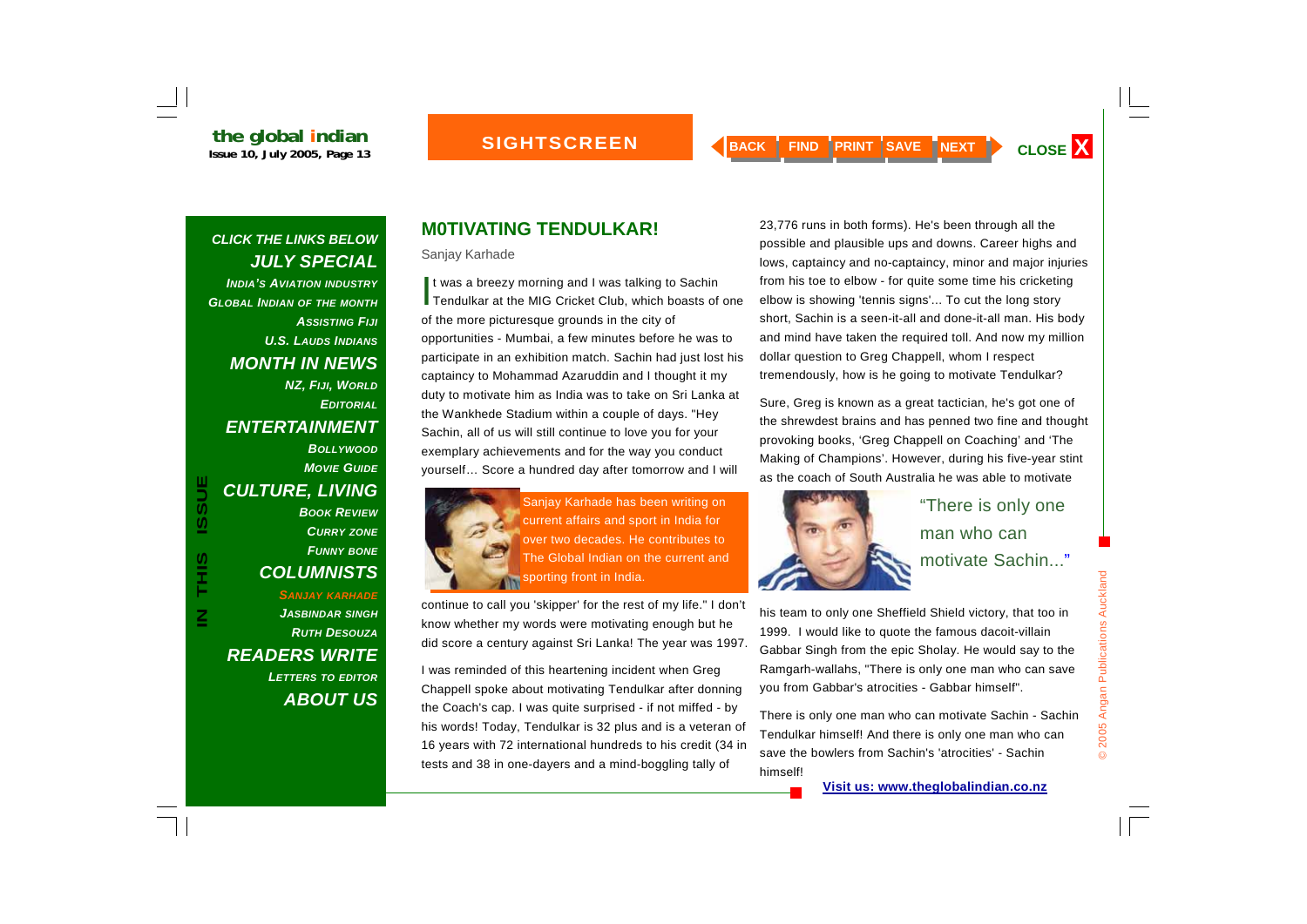#### *CLICK THE LINKS BELOW JULY SPECIAL INDIA'S AVIATION INDUSTRY GLOBAL INDIAN OF THE MONTH ASSISTING FIJIU.S. LAUDS INDIANSMONTH IN NEWS NZ, FIJI, WORLD EDITORIALENTERTAINMENT BOLLYWOODMOVIE GUIDECULTURE, LIVING BOOK REVIEWCURRY ZONE FUNNY BONE*

**IN THIS ISSUE**

S<br>H<br>H<br>H

 $\overline{\mathsf{z}}$ 

**ISSUE** 

*COLUMNISTS SANJAY KARHADE JASBINDAR SINGH RUTH DESOUZAREADERS WRITE LETTERS TO EDITOR ABOUT US*

### **FEEDBACK**

Jasbindar Singh

ast week, a girl friend asked<br>"When is it appropriate to say things as they are versus not saying anything for the sake of maintaining the relationship?" This led to an engaging discussion! My friend was obviously grappling with some relationship issues. It got me reflecting on how similar dynamics show up in organizational life with our colleagues, managers and leaders? How often do we not share with a team member that their annoying behaviours borne of poor EQ skills are getting in the way of a potentially good working relationship?

We cannot avoid, gloss over issues and not share these feelings for too long. Sooner or later things do catch up and bubble over often in at inopportune times and in inappropriate ways. When this happens, it is generally not a good look and often does more harm than good!

The other down side of not being able to discuss and share your concerns is that it does not allow for a good, healthy and robust team and/or relationship where differences can be voiced, feelings can be heard and decisions still made for the greater good. *In fact, what is 'present' but not spoken becomes the 'pink elephant' which is very much present but everyone ignores and carries on regardless.*

On the face of it, it appears that people are working towards the organisational goals and objectives but seriously, what will be stampeding your progress will be the unspoken shadow side—not dissimilar to the subtle powers of the unconscious mind.

Taking the risk and sharing or giving feedback to another is a challenge most people do not relish. Managers would rather focus on other aspects of the business than have to deal with the difficult domain of having to contend with 'all the other stuff to do with feelings and emotions - yikes!' But as managers and leaders, this is a part of the job. What is negative and not dealt with, grows and becomes more toxic and pervasive with time. However, if

we can set up the right context and culture for team members to be able to do this easily and

*Jasbindar Singh is a business psychologist and executive coach. www.sqconsulting.co.nz* 



routinely, everyone wins!

As a manager, a good first step is to do some self-reflection and identify what your own fears/self-talk might be with regards to giving feedback. Is it time? Trying to please everybody? Don't know how? Waiting for the performance review? Organisational politics? A relationship or team is as good as the degree of openness, trust and flexibility present. Yes - these things take time to build but if we leave the issues unaddressed and get into 'conflict avoidant' mode then everyone loses. Moving beyond the initial discomfort and taking the appropriate action ultimately benefits the entire team. The SQ perspective is that feedback given sensitively and appropriately can be the ultimate gift you care enough to tell it like it is.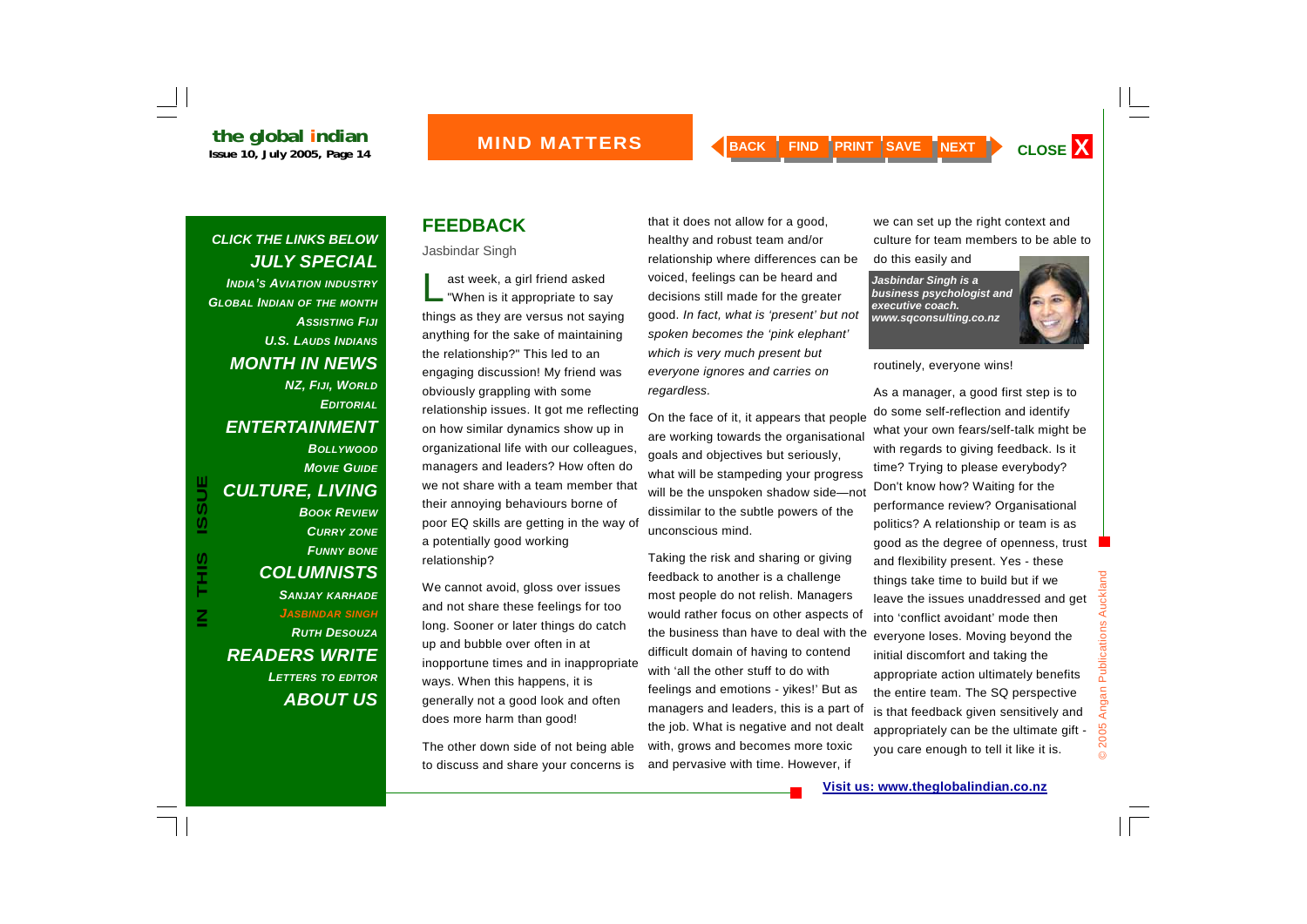#### *CLICK THE LINKS BELOW JULY SPECIAL INDIA'S AVIATION INDUSTRY GLOBAL INDIAN OF THE MONTH ASSISTING FIJIU.S. LAUDS INDIANSMONTH IN NEWS*

*NZ, FIJI, WORLD EDITORIALENTERTAINMENT BOLLYWOODMOVIE GUIDECULTURE, LIVING BOOK REVIEWCURRY ZONE FUNNY BONE COLUMNISTS* 

*SANJAY KARHADE JASBINDAR SINGH RUTH DESOUZAREADERS WRITE LETTERS TO EDITOR*

### *ABOUT US*

#### **LET'S CELEBRATE EVERY SUCCESS**

#### Ruth DeSouza

I've just spent a wonderful few days<br>immersed in Chinese culture. A few weeks ago, I went to the launch of Manying Ip and Nigel Murphy's new book about Asians (Chinese) in New Zealand, as seen through the eyes of cartoonists. This was followed by the successful weekend-long conference Crouching Tiger, Hidden Banana (see: www.goingbananas.org.nz). It got me thinking about how the Chinese community is mobilising itself. It is making its own news rather than rely on the local media to reflect the community, unashamedly celebrating itself. This was a celebration of what it means to be a Chinese New Zealander in all its variety, colour and vibrancy - Chinese who'd been born and bred here in Aotearoa, new

arrivals, artists, managers, health administrators and historians, Chinese who had multiple and hyphenated identities. Yet despite this diversity there was a tangible sense of pride.

Our Indian and South Asian

It got me thinking about<br>how the Chinese community is mobilising itself, making its own news rather than rely on the local media..."

communities are perhaps even more diverse but there are, I'm sure, some things that we can learn from the Chinese community. Last month I suggested we should celebrate our tall poppies. Let's take this idea further and start celebrating and making visible our successful community members beyond our own community.

My definition of success goes beyond making lots of money or being a doctor or an engineer. It's about living an

contribute to the



enjoyable life, one that is balanced; a life in which we *Ruth is a researcher, educator and mental-health nurse.* 

world in some way and make a difference. There are many that are doing this. So let's start by acknowledging the achievers and in particular the people who received awards in the Queen's Birthday Honours list. Finally, I'd like to challenge the South Asian community to work together and hold its own version of the Crouching Tiger, Hidden Banana Conference. After all what could be more Indian than a tiger!

#### the global indian tell-a-friend draw

The winner of the June surprise gift competition is **Tulip Olivera**. Winner should contact us within a month. Would you like to win a gift? Just send us email addresses of your friends in New Zealand. They will get our future issues free, and you will go in a draw to win a

surprise gift. Entries close 20th July. Email: editor@theglobalindian.co.nz (Open to New Zealand readers. Email addresses should be valid and should be of people living in New Zealand. Management's decision will be final.)

**WIN ASURPRISE GIFT** 

© 2005 Angan Publications

 $\odot$ 

2005 Angan Publications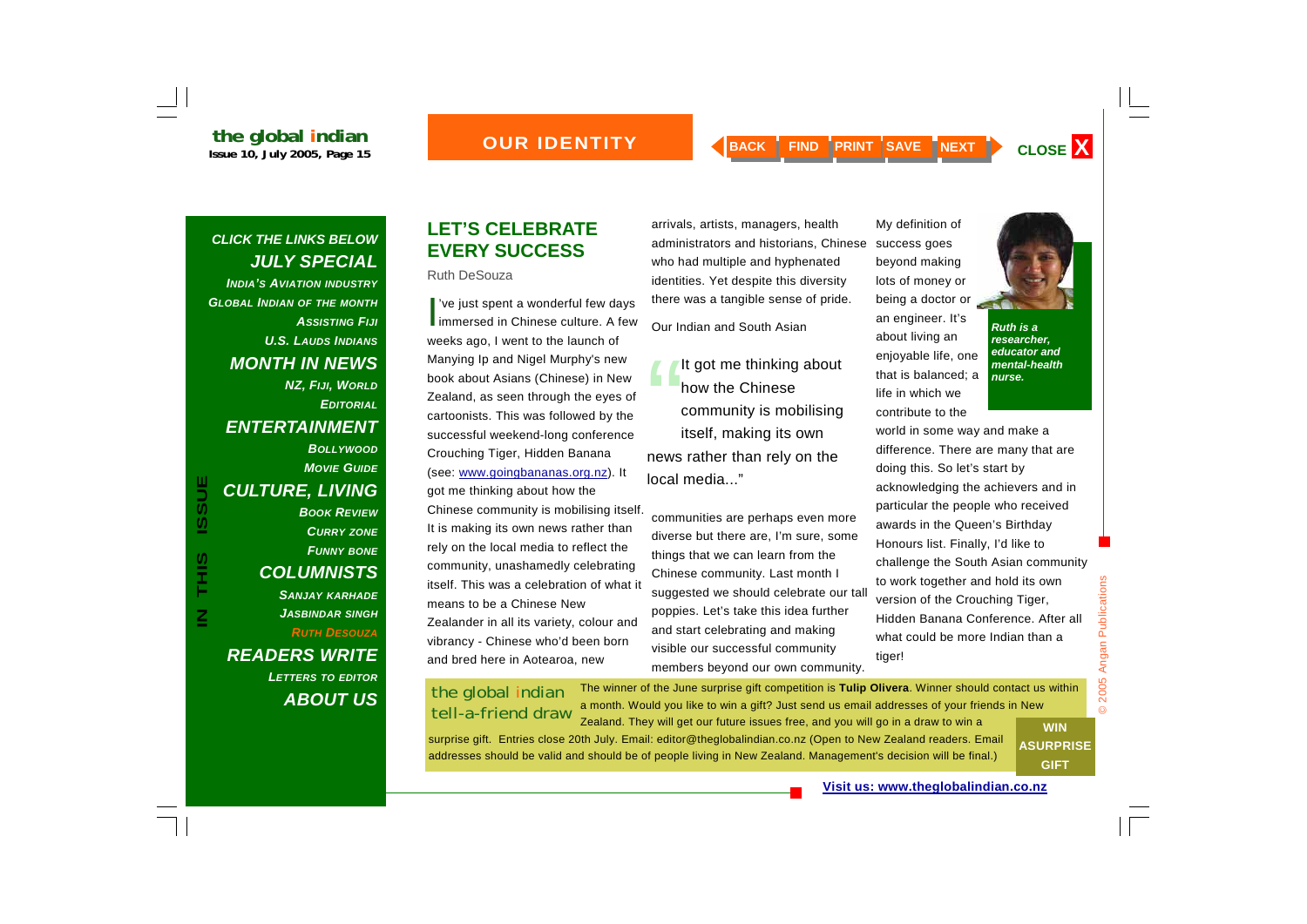#### *CLICK THE LINKS BELOW JULY SPECIAL INDIA'S AVIATION INDUSTRY GLOBAL INDIAN OF THE MONTH ASSISTING FIJIU.S. LAUDS INDIANSMONTH IN NEWS NZ, FIJI, WORLD EDITORIALENTERTAINMENT BOLLYWOODMOVIE GUIDE***ISSUE** *CULTURE, LIVING*

**IN THIS ISSUE**

S<br>H<br>H

 $\overline{\mathsf{z}}$ 

*BOOK REVIEWCURRY ZONE FUNNY BONE COLUMNISTS SANJAY KARHADE JASBINDAR SINGH RUTH DESOUZAREADERS WRITE LETTERS TO EDITOR ABOUT US*

#### **BIASED REPORTING**

*Editor: We received many letters after we wrote to the National Business Review about their biased article on India in their 10th June edition. Thank you for your support. Here are a few.* 

I have been talking with the NZ Herald and other media regarding reporting of Asian issues and matters, you would have noticed a change of coverage.—Pansy Wong, National MP

Hats off to you - That is the spirit of true India! For years, we have been trying to make the western world understand that India is more than the land of snake charmers and cows - a perception foistered by Chris and his elk. We only wish Chris had visited one of the IT giants in India and tried to understand their technological advancement. Would he then have titled his article "Why don't people learn from the damned Indians". Please accept our compliments on your letter. - Prasad and Nanditha

Please accept our hearty congratulations for such a spirited reply to Chris. You have very appropriately portrayed the "vaibhav – glory" of India in your response to Chris.—Sridhara and Latha

You represent my views, well done and very well written. I would be willing to work along with like minded Indians to negate these biased reporting.—J Chand

After reading your reply to the deplorable article of the NBR it made myself and my wife really proud with joy! Brilliant! Keep up the good work.—Sai and Radha

Go Vaibhav! great reply. Lets hope they print it. - Marnie, Auckland

**Click here to read our letter to the NBR.** 

*We welcome letters to editor. All correspondence to the editor will be considered for publication, unless specified otherwise.*

#### **THE NEW ZEALAND ORDER OF MERIT 2005**

#### The Global Indian congratulates

Distinguished Companion: Judge Anand Satyanand Member of the Order: Ashokbhai Darji The Queen's Service Medal: Palitha De Silva and Vijeshwar Prasad

## The Global Indian, for the *good* in you

## **the global indian**

NZ's e-zine for Indians abroad